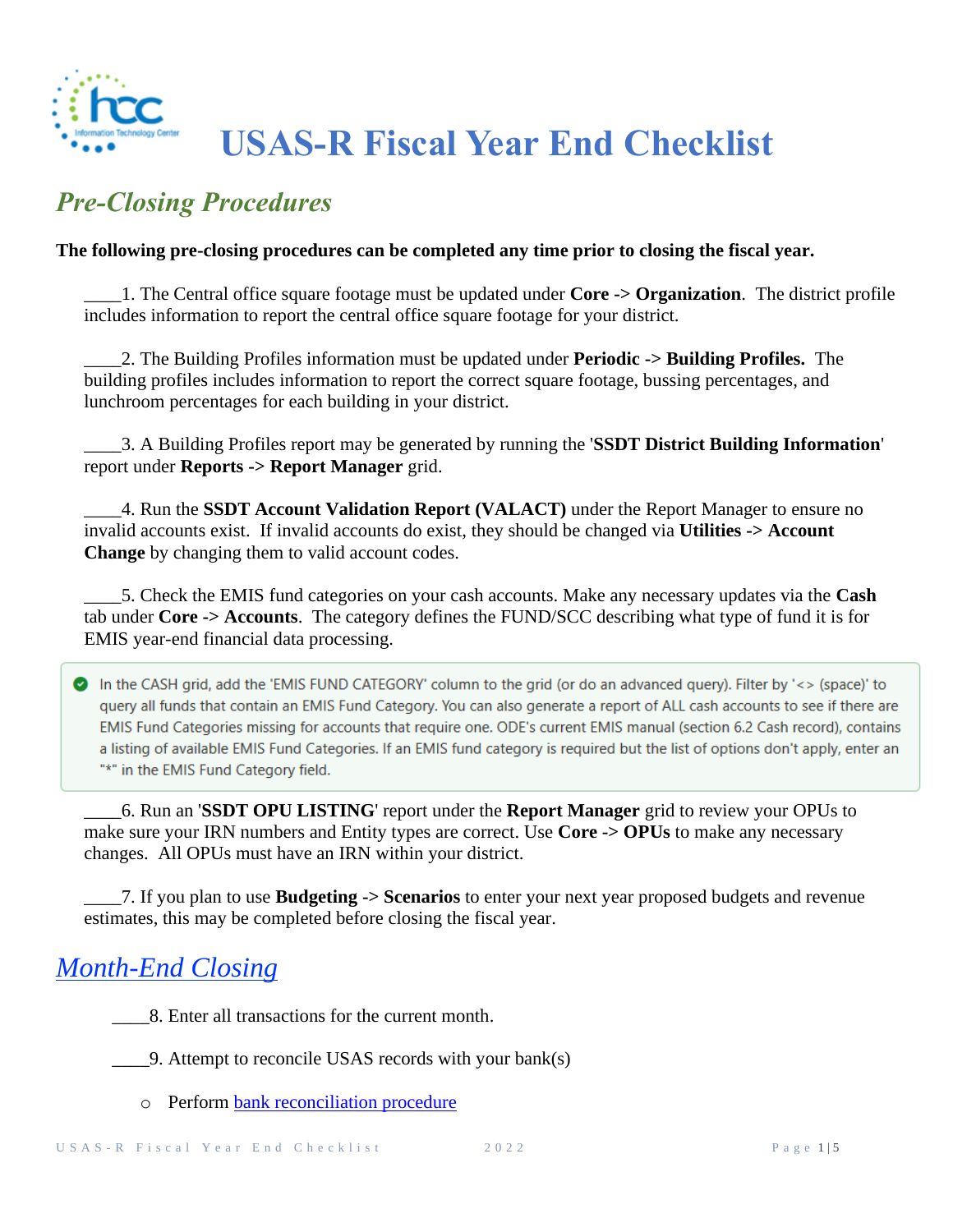o Under the **Periodic -> Cash Reconciliation** to enter your cash reconciliation information for the month. *This must be completed for June.*

\_\_\_\_10. Generate the **'SSDT Cash Summary'** report and the **'SSDT Financial Detail Report'**.

- o The Financial Detail Report may be run for the month only to compare MTD totals to the Cash Summary Report.
- o Compare the totals from reports... they should be identical.

\_\_\_\_11. If all above steps are performed and totals all agree, you are in balance and may proceed with the next step.

\_\_\_\_12. Make sure *all* open requisitions for the fiscal year have either been converted to P.O. or deleted.

13. Manually run and review desired reports.

The Monthly Report Bundle will automatically run when the Posting Period is closed.

#### **Month End Reports:**

- Cash Reconciliation Report for the month
- Monthly Balance Report
- Cash-related Reports:
	- o Cash Summary Report
	- o Financial Detail Report for the month
	- o Financial Summary by Fund
- Budget-related Reports:
	- o Budget Summary and Budget Account Activity Report (for the month)
	- o Budget Transactions Summarized by Appropriation and Appropriation Summary Report
	- o Negative Budget Report and Negative Appropriation Account Report
	- o Error Corrections and Supplies Distributions
- Revenue-related Reports: Revenue Summary and Revenue Account Activity report for the month
- PO-related Reports:
	- o Purchase Order Detail Report for the month and Outstanding Purchase Order Detail Report
	- o Transaction Ledger-Vendor Activity and Vendor Listing
- Disbursement-related Reports: Detailed Check Register and Outstanding Disbursement Summary Report
- Receipt-related Reports:
	- o Receipt Ledger Report for the month
	- o Reduction of Expenditure Ledger Report for the month
- Refund-related Reports:
	- o Refund Ledger Report for the month
	- o Void Refund Ledger Report
- Transfer Advance Summary
- Fund to Fund Transfer Ledger Report
- User Listing AOS Extract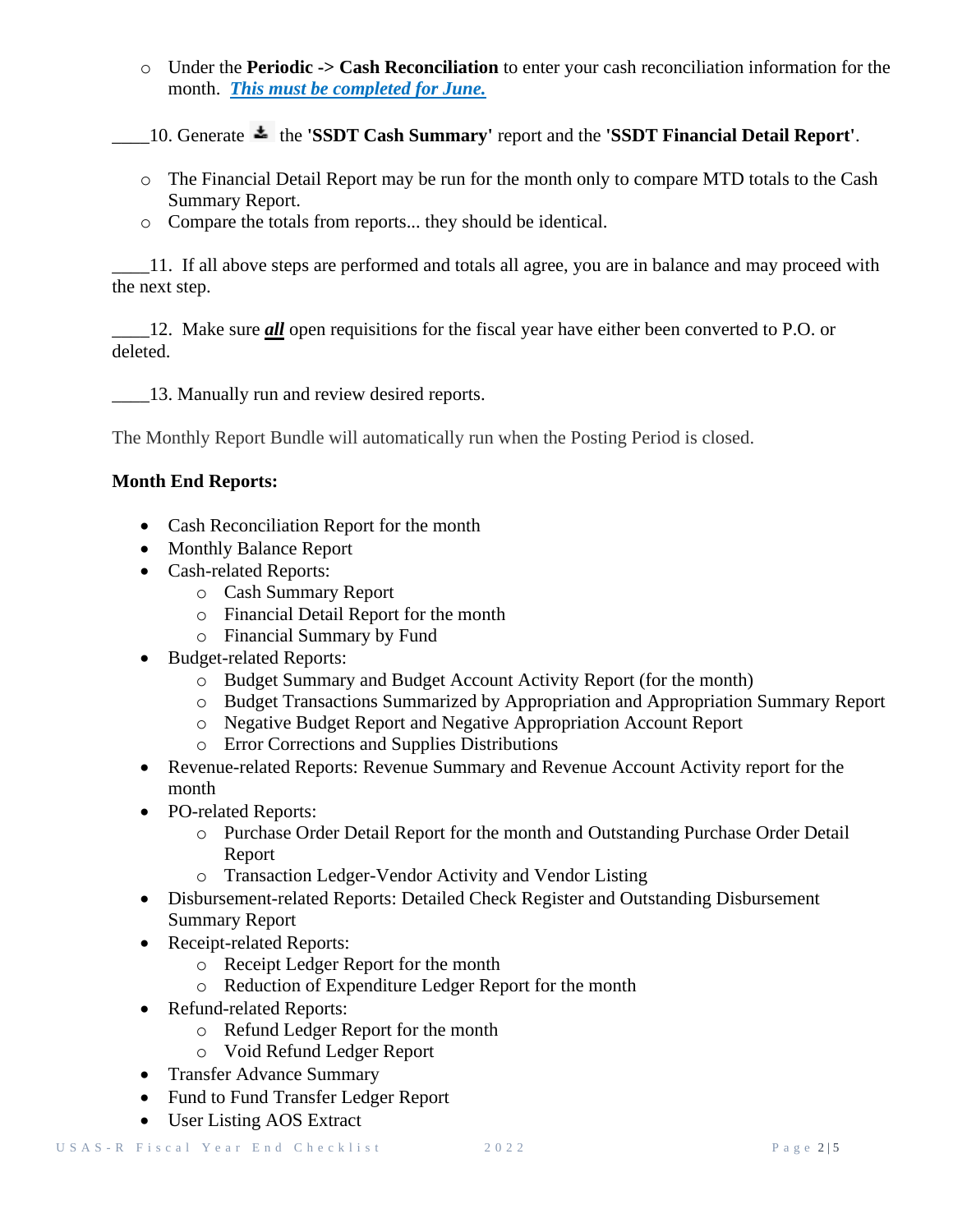Under the **Periodic** menu:

\_\_\_\_14. Confirm the '**CASH RECONCILIATION**' for the current has been completed. *This has to be completed for EMIS.*

\_\_\_\_15. Select the '**FEDERAL ASSISTANCE SUMMARY**' program and enter the necessary information for the current fiscal year. Hover over "Assistance Over Threshold" for the detail regarding selection.

The 'SUMMARY' option must be completed before the 'DETAIL' option in order to link them together.

\_\_\_\_16. Select the '**FEDERAL ASSISTANCE DETAIL**' program and enter the necessary information for the current fiscal year

Under **CORE->ACCOUNTS**, select the **CASH** tab and query all 5xx funds with a FTD expended and FTD received amounts greater than 0. Select '**REPORT**' to generate a report of your query. Please note: the district may need to enter any non-5xx fund that received federal assistance (for example, food service 006).

\_\_\_\_17. Select the '**CIVIL PROCEEDINGS**' program and enter any existing civil proceedings. If the district does not have any civil proceedings, then enter this as an Case 1, "N/A" proceeding, with \$0, and Save.

Before generating the Extract file, make sure you have edited the 'EMIS SOAP Service Configuration" under SYSTEM and entered the Fiscal Year you are reporting for Period H. Visit this screen to verify that it states 2022, if not please update it.

Before running a collection in EMIS-R, an EMIS user account must be created in the district's instance under System->User with the "emis sif" username. The EMIS SIF Agent Integration must be set up as well. Please refer to [Configuring SOAP Service with USxS-R](https://wiki.ssdt-ohio.org/display/rtd/Configuring+SOAP+Service+with+USxS-R) for further information. (**HCC should have already established these when your district went live**).

\_\_\_\_18. Under the **Extract** menu, select **EMIS** and click on 'Generate Extract File' to create a .SEQ file to be uploaded into the data collector.

- o Warning messages may be issued if the cash reconciliation, federal assistance summary, and federal assistance detail programs have not been completed.
- The EMIS Extract contains the same data as Classic's partial (USAEMS EMISR.SEQ) file. It does not contain the 'full' (USAEMS.SEQ) file. The EMIS Extract is to be used along with the USAS SIF agent when collecting the data in EMIS-R. The submission process for EMIS-R is under district control. An authorized person in the district (EMIS Coordinator, Treasurer, etc.) will need to upload the extract before running the data collection process and submitting the data to ODE.
- 19. Manually run and review desired reports.

Fiscal Year-end Reports Bundle includes:

- Budget Account Activity Report (for the fiscal year)
- Disbursement Summary Report for the fiscal year;
- Financial Detail Report for the fiscal year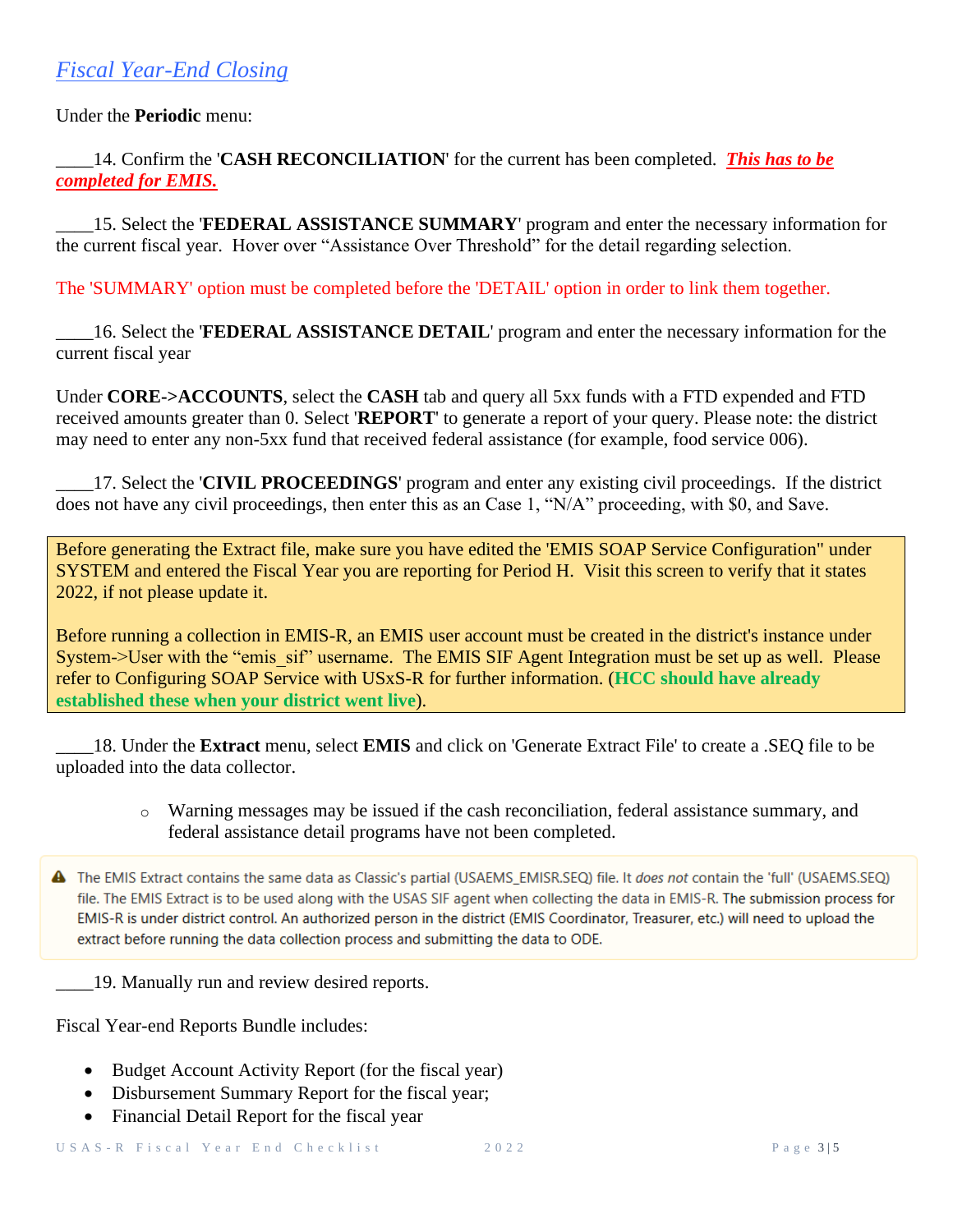- Purchase Order Detail Report for the fiscal year;
- Receipt Ledger Report for the fiscal year
- Void Refund Ledger Report
- Fund to Fund Transfer Ledger Report
- Reduction of Expenditure Ledger Report for the fiscal year
- Refund Ledger Report for the fiscal year
- Error Corrections and Supplies Distributions
- Budget Transactions Summarized by Appropriation
- Transaction Ledger Vendor Activity
- Revenue Account Activity
- Civil Proceeding Report
- Federal Assistance Summary Report
- Federal Assistance Detail Report
- **USAS Auditor Extract Account**
- USAS Auditor Extract Transaction
- USAS Auditor Extract Vendor

20. Under the Core->Posting Period menu, click on  $\begin{array}{c} \text{+ Create} \\ \text{+ Create} \end{array}$  to create the new posting period for July, if it has not already been created. Select the month, enter the calendar year, but **DO NOT** select the '*current*' box to make the new posting period the current period.

\_\_\_\_21. To close the month of June, go to **Core -> Posting Periods**.

- o Click on  $\Box$  to 'Close' the current period.
- o The Monthly and Fiscal report bundle will automatically run when the Posting Period is closed.

If there are custom Report Bundles scheduled to run on the PostingPeriodCloseCompleted or the FiscalPeriodCloseCompleted event, *users should allow the custom Report Bundles to complete before changing the current posting period to the new period.*

22. Click on  $\bullet$  to make July the current posting period

# **You are now closed for the month and fiscal year, proceed with your next month's financial transactions.**

June of the prior fiscal year may be re-opened as long as it was not imported from Classic. For example, if you imported in the Redesign in May 2022 and you are now in August 2022, you may re-open June 2022 (as long as the rule to 'prevent opening of a previously closed posting period' is not enabled). However, if you imported in the Redesign in July 2022 and you are now in August 2022, you will not be able to open June 2022 because it was an imported (archived) period.